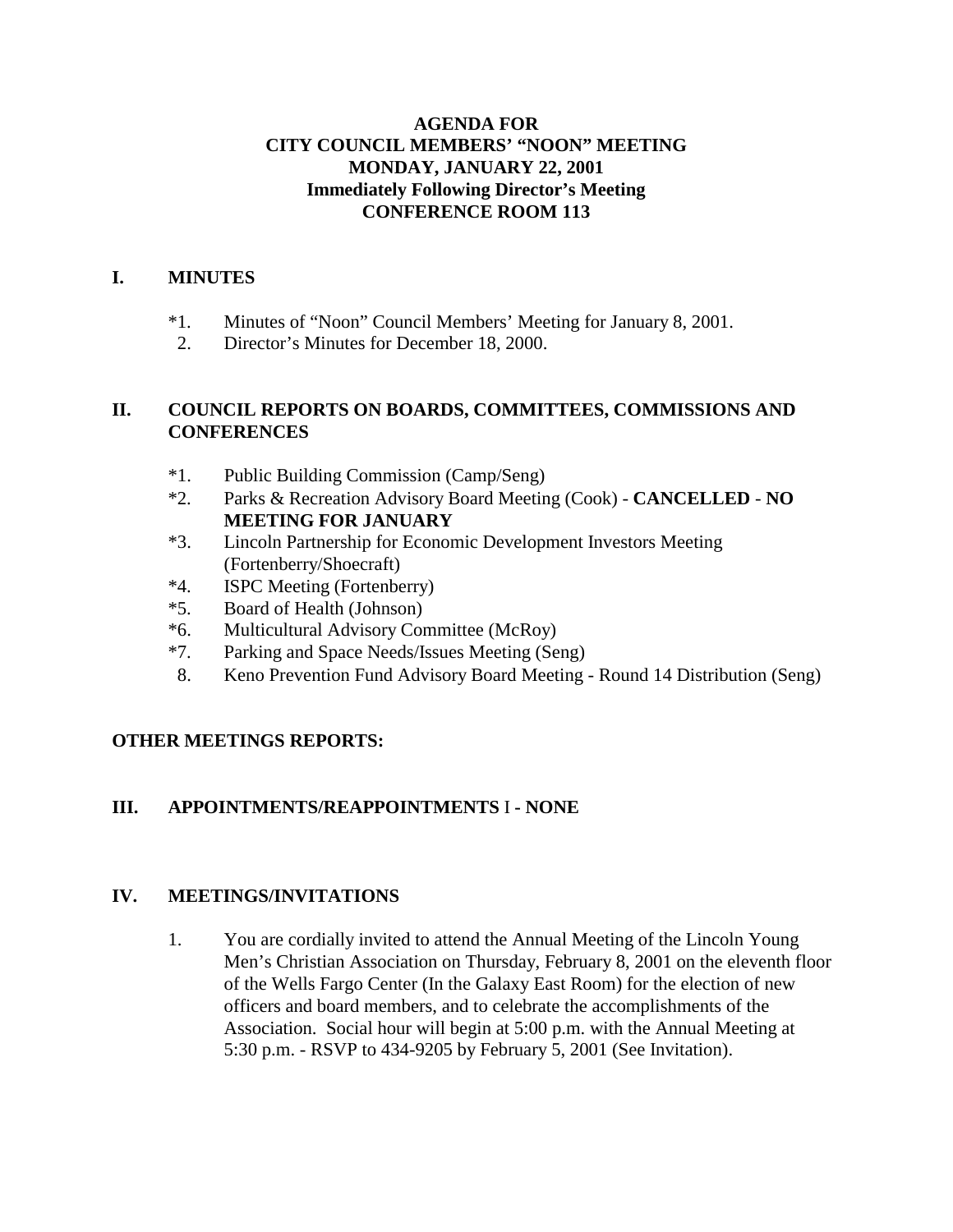- 2. You are cordially invited to attend the Award Ceremony for the Mayor's Annual Award of Excellence - This year's recipient is Mario Robinson from the Lincoln Police Department - Mayor Don Wesely will present the award at the City Council Meeting on February 5, 2001 at 1:30 p.m. - After the ceremony, the Police Department is hosting a reception in the Mayor's Reception Hallway on the  $2<sup>nd</sup>$  Floor of the City/County Building - Please join family, friends and coworkers in personally congratulating and celebrating with Mario. (See Invitation).
- 3. Mayor Don Wesely and City Council Member Jon Camp invite you to a Town Hall Meeting from 7:00 p.m. to 9:00 p.m. on Monday, January 22, 2001 at Lux Middle School, 7800 High Street - RSVP to Diane Gonzolas at 441-7831 (See Invitation).
- 4. The 2001 Nebraska Leadership Prayer Breakfast with the Governor of Nebraska, Representatives of The Nebraska Legislature and Judiciary - Presiding: Fredric H. Kaufmann, Attorney at Law - Keynote Speaker: Jim Slattery – on Friday, February 9, 2001 at the Cornhusker Hotel - 6:30 a.m. to 8:30 a.m. - \$13.00 per ticket (See Invitation).
- 5. The Nebraska Repertory Theatre Board of Advisors invites you to sneak backstage with them to Preview the 2001 Nebraska Repertory Theatre Season - on Thursday, February 8, 2001 at 6:30 p.m. - 215 Temple - Temple Building,  $12<sup>th</sup>$  & "R" Street - \$20.00 each - RSVP by February 1, 2001 - 472-2072 (See Invitation).

## **V. COUNCIL MEMBERS**

## **VI. REQUESTS OF COUNCIL FROM MAYOR - NONE**

## **VII. MISCELLANEOUS - NONE**

#### **VIII. ADJOURNMENT**

#### **\*HELD OVER FROM JANUARY 15, 2001.**

CA12201/tjb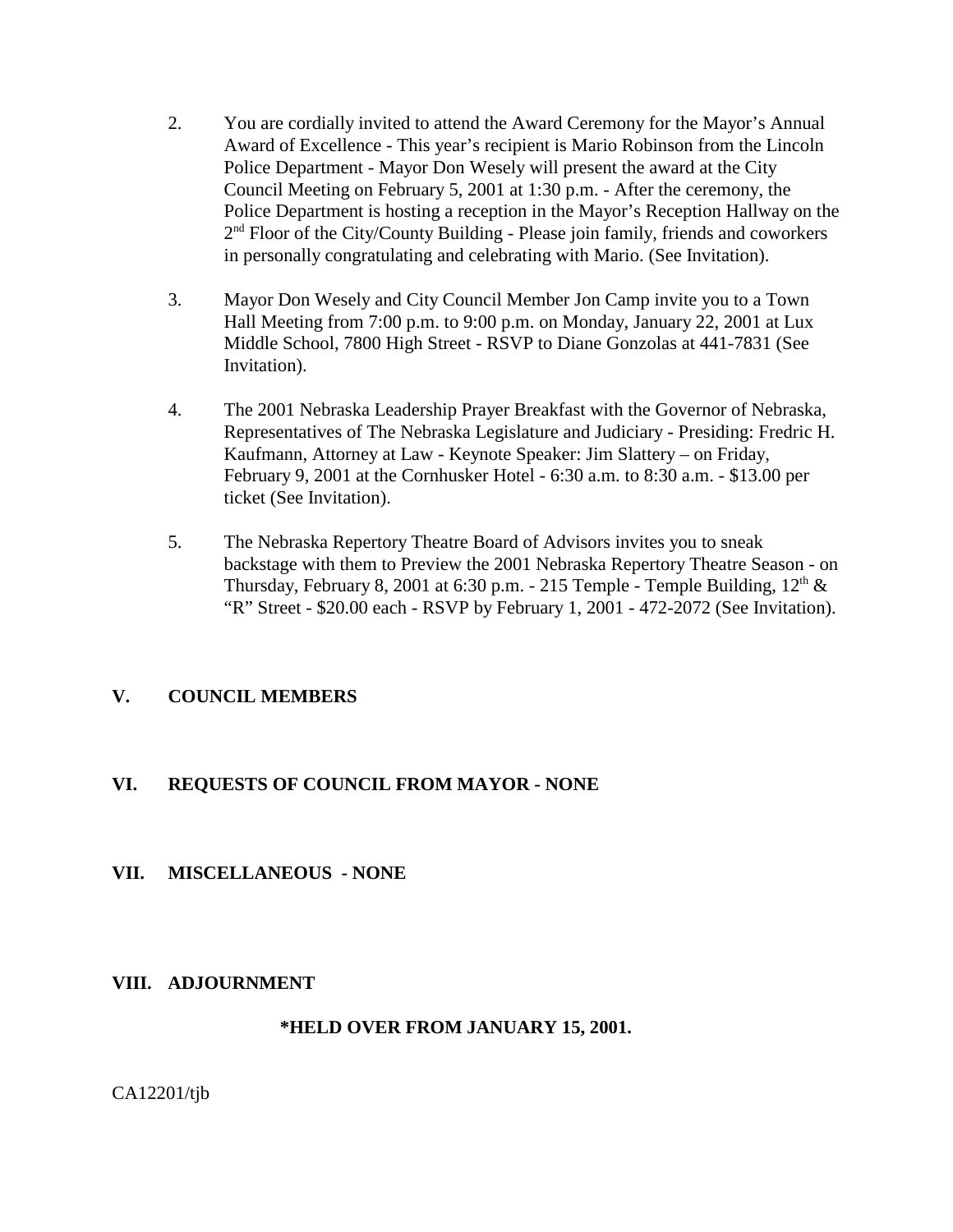# **MINUTES CITY COUNCIL MEMBERS' "NOON" MEETING MONDAY, JANUARY 22, 2001** *CONFERENCE ROOM 113*

**Council Members Present:** Jerry Shoecraft, Chair; Jeff Fortenberry, Vice-Chair; Jon Camp, Jonathan Cook, Cindy Johnson, Annette McRoy, Coleen Seng.

**Others Present:** Ann Harrell, Jennifer Brinkman, Mayor's Office; Dana Roper, City Attorney; Terry Lowe, I.S. Representative; Darrell Podany, Aide to Council Members Camp and Johnson; Karen Shinn, Aide to Council Member Fortenberry; Joan Ray, Council Secretary; Chris Hain, *Journal Star* representative.

## **I. MINUTES**

- \*1. Minutes of "Noon" Council Members' Meeting for January 8, 2001.
- 2. Director's Minutes for December 18, 2000.

Mr. Shoecraft, Council Chair, requested a motion to approve the above-listed minutes. Cindy Johnson moved approval of the minutes as presented. The motion was seconded by Jon Camp, and the minutes were approved, as presented, by the following vote: AYES: Annette McRoy, Cindy Johnson, Jerry Shoecraft, Jeff Fortenberry, Coleen Seng, Jon Camp; ABSENT FOR VOTE: Jonathan Cook; NAYS: None.

## II. **COUNCIL REPORTS ON BOARDS, COMMITTEES, COMMISSIONS AND CONFERENCES**

\*1. PUBLIC BUILDING COMMISSION (Camp/Seng) Ms. Seng and Mr. Camp combined the PBC and the Parking Issues Meeting (#7) in this report.

Mr. Camp reported that a couple of minor items had been discussed at the PBC meeting. One was the continuation of the style on the window blinds. The outside blinds will be vertical; the inside blinds will be horizontal. If anyone has any interest in that, let the PBC know. He noted that the Council Office has all the blinds in place already.

Mr. Camp noted that parking has been a big issue for the PBC. He reported that the City and County have been renting a public parking lot from NEBCO, the lot across  $10^{th}$ Street. Mr. Camp stated that it looks like we will be on a 45-day notice basis on that rental. They will be constructing an office building that will be used for staging events that do meet in the one-story building over there. [Mr. Camp's final comment was inaudible]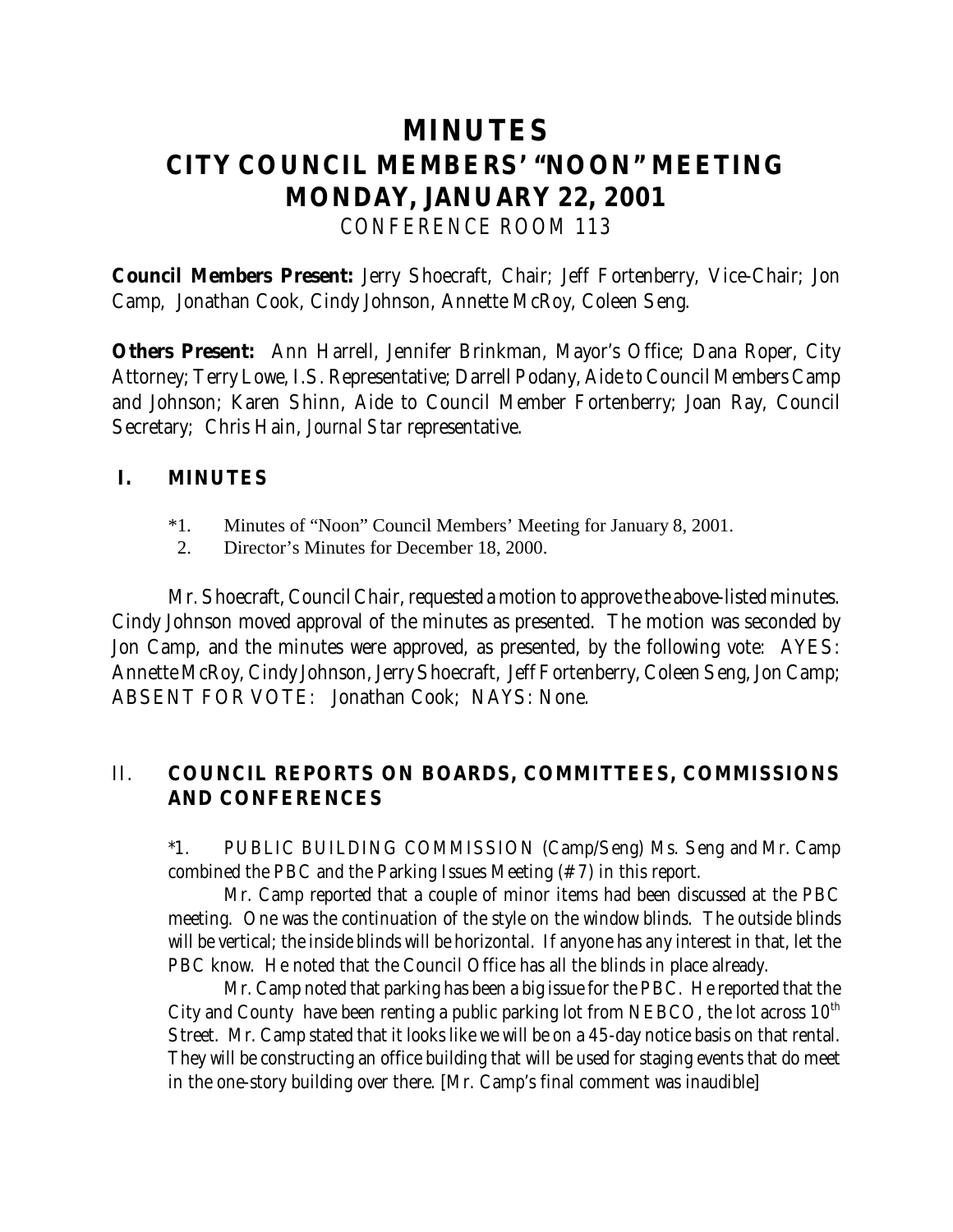Ms. Seng commented that Council needed to know that NEBCO talked about this. She noted that there was to be a six month notice - now, all of a sudden, - this development.

Mr. Camp stated that subsequent to this meeting, there was an afternoon retreat on parking. [inaudible] a number of opportunities that would help facilitate the City-County Building. Sinclair-Hille has done studies that support this. One of the main elements of which Council should be aware is the consensus that North across "K" Street is where at least some of that parking could be acquired. Don Killeen will be working on that. The idea is to, long-term, have the whole block. That's the general idea.

Mr. Camp continued, noting that PBC came to the consensus not to work with NEBCO on a larger facility just because the cost over there would undoubtedly be more expensive than going North in several stages. We're talking about a two-level facility. [Mr. Camp's other comments were inaudible] One of the things that came up was that this would be a really good lot for public and other use because it is right there with one-way streets all around it. So, if you're coming in off the By-pass, or coming off the Parkway or  $9<sup>th</sup>$  or  $10<sup>th</sup>$ Streets, there is tremendous access there; this might actually be better than what we have now.

Ms. Seng stated that she had wanted to work with NEBCO on a lot right across the street because that is where the public wants to park - as close as possible. But, it doesn't look like that will work out unless Don Killeen and Larry Hudkins are able to work some miracles.

That is when PBC started looking at that North piece where we have a little bit of parking now. We'll eventually run into the old Police Station. For a long time, we've been talking about West of the Building. But, in order to do any kind of parking there, we have to, probably, get some sort of sky-walk over  $9<sup>th</sup>$  Street. Then, that would come in between these two buildings. The more we talked about it, the more we felt we should get back over to the North. All the numbers of spaces have to be figured.

She noted that the Administration is sitting in on the meetings with the PBC, as this deals with Public/City and County employees. Right now, the jurors are using Carriage Park, which is about two blocks away and is not clear full at this time. We're looking to see about re-locating the current parkers there; then we would look at Carriage Park as an option. Mr. Camp noted that there were about 250 spaces there that are under-utilized daily, adding that we would still have to pay for it, but at least it would help.

Ms. Seng reported that right now, there is the need for 350 spaces. So, if we were to start on this right away, we would have to be planning for that. Mr. Camp noted that, looking long-term over the next 10-15 years, the County will probably be expanding to the South which will take up some parking; in 10 years, the  $3<sup>rd</sup>$  floor of this building will be in use. He noted that the space needs will be addressed at a retreat in February. From the PBC standpoint, we want to project ahead so we can coordinate the growth and still provide something for the public. The costs, of course, are always a concern. We'll have to charge the agencies a dollar a square foot rental. Mr. Camp felt that might cover the bonding for it.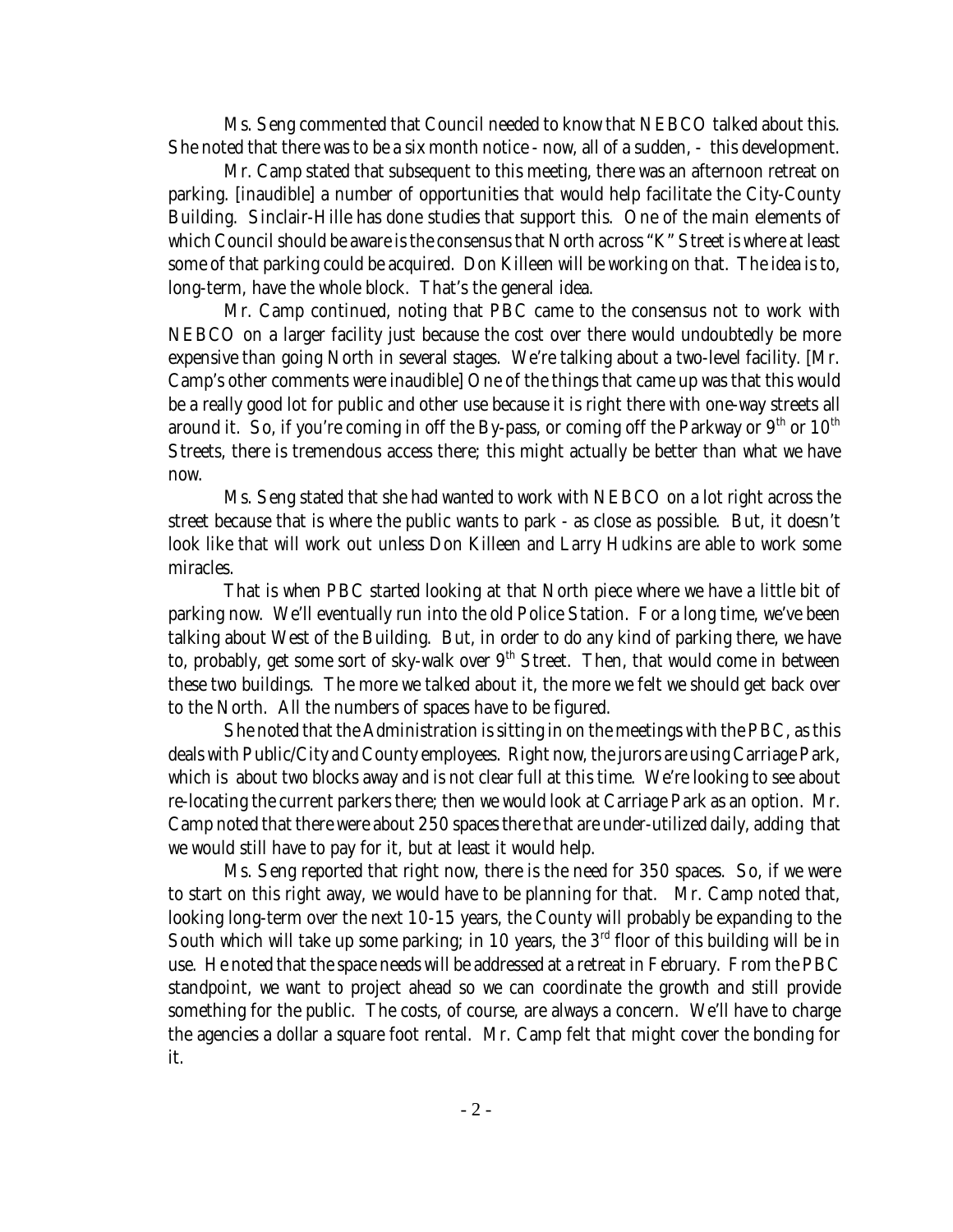Ms. Seng noted that it was very helpful having Linda Wilson on the PBC as the citizen representative, because Ms. Wilson has struggled through the whole construction process on this [County-City] building.

Ms. Seng reported that on Christmas morning there had been a water line break which became a near-emergency with the 911 Center. It came within 3 inches of the transformer for the Emergency Center.

In Ms. Seng's final report she indicated that the Police Department is setting up a "Drawing Room" for materials and evidence brought in from a crime scene....where they need to dry it. There needs to be a different air-handling system installed. She noted that the PBC and the Police Department are working on that.

# \*2. PARKS & RECREATION ADVISORY BOARD (Cook) - **CANCELLED** - **NO MEETING FOR JANUARY**

\*3. LINCOLN PARTNERSHIP FOR ECONOMIC DEVELOPMENT INVESTORS (Fortenberry/Shoecraft) Mr. Shoecraft stated that he had attended the meeting and, basically, they just gave some Council focus reports and talked about some state-wide economic development issues, but nothing impacting the Lincoln area. He noted, too, that at the meeting the Mayor had given an update on City issues.

\*4. ISPC (Fortenberry) Mr. Fortenberry reported that he did not attend, but did speak with Doug Thomas who indicated that nothing of any great import was discussed. One thing that Mr. Thomas felt should be determined is who will replace Mr. Fortenberry on this Committee. Mr. Fortenberry asked Mr. Cook if he could do that. Mr. Cook stated that he had reviewed some of the minutes of past meetings and thought the topics were not of the *most* interesting sort, but he would "see about that". Mr. Fortenberry agreed with Mr. Cook's assessment, noting that he usually didn't attend unless the topics for discussion affected policy, [an area] where he felt he might make a contribution.

\*5. BOARD OF HEALTH (Johnson) Ms. Johnson reported that it was just the annual meeting with a change of guard, noting that the officers were elected. Discussion topics had been mostly updates. She thanked those who had attended the dinner.

\*6. MULTICULTURAL ADVISORY COMMITTEE (McRoy) Ms. McRoy reported that she had attended and shared with Council the Planning brochure which showed all of the up-coming Planning meetings. She reported that at the MAC meeting, it was noted by some members that the brochure doesn't really tell the average person what the Comp Plan is or what it means to him/her. So, Ms. McRoy had called Kathleen Sullivan and Kent Morgan about getting a "Planning 101" document (which was passed out at last Friday's Common Meeting) for public distribution. The MAC did discuss it and felt it was very informative and would help people understand what the Planning meetings would be dealing with.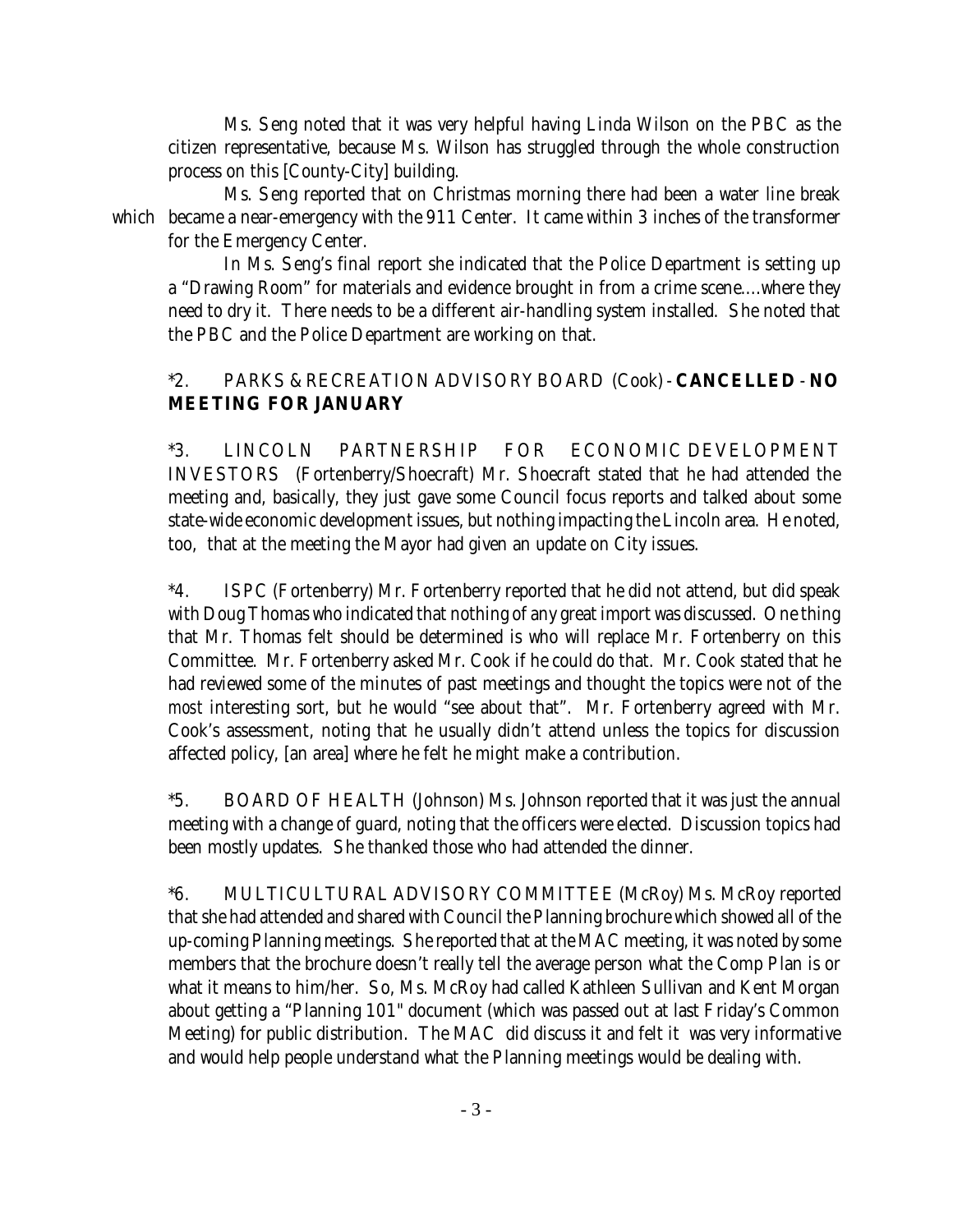Ms. McRoy reported that another issue brought forward by the MAC Chair was the beginning of a dialogue on how Lincoln can better relate to the new immigrants that are coming into Lincoln. He felt that, over time, there should be a dialouge to help over-come the misunderstandings between the cultures. He wanted to start the dialogue before something [inaudible] happens. He felt this discussion should continue because with all of these `melting pot' situations at the Junior and Senior High School levels, unless we proceed, the groups will all cluster in one area, such as the North 27<sup>th</sup> Street area with a lot of Asian and Arabic businesses. He fears the perception of stereo-types will abound. So, if we start this dialogue, it would be beneficial for everyone. Ms. McRoy noted that the Mayor is involved in the discussion as well. The meetings are usually held the second Tuesday of the month, with the next meeting scheduled for the 13<sup>th</sup> of February.

[Ms. McRoy's final comments were inaudible]

\*7. PARKING AND SPACE NEEDS/ISSUES (Seng/Camp) - See Number 1, above.

8. KENO PREVENTION FUND ADVISORY BOARD - Round 14/Distribution (Seng) Ms. Seng reported that they met last week. There had been eight applications that came in for funding. Three of them were continual applicants and five were new ones. This is the first time in all these years when just about the same amount for distribution was the same amount being requested. Usually there is a huge amount of requests in contrast to the amount of funds available. There was \$44,000 requested and there was \$40,000 in funds available. So, the three continual requests (Madonna, Friendship Home and Bright Lights) were all very small. The new Prevention Grants (Heartland Big Brothers-Big Sisters, Lincoln InterFaith Council, Homestead Girl Scout Council, Lincoln Action Progarm and Northeast Family Resource Center) all had requested a large amount, but none received the full amount of their requests. Consequently, the Board was able to get in under the funded amount. That recommendation will go to JBC and then back to City Council and County Board for final approval.

OTHER MEETINGS REPORTS: - Ms. Seng reported on the replies that had come in on the RFQs on the Old Federal Building She noted that four had been received (which she had reported on previsously to Council), but this group was supposed to make recommendations on one, or two, or three, or four, to the Mayor. The committee recommended all four to the Mayor.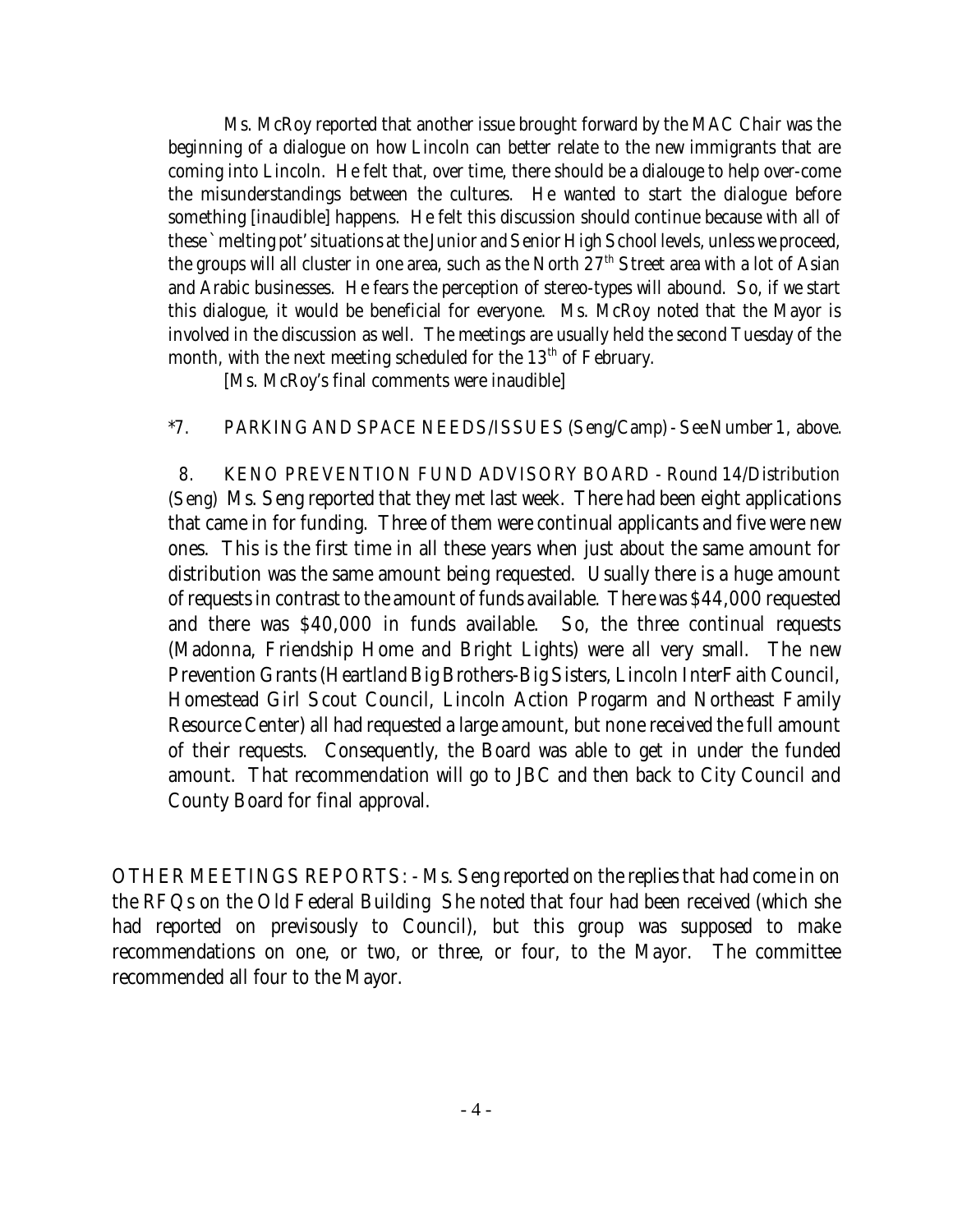**III. APPOINTMENTS/REAPPOINTMENTS** - Ms. Brinkman noted that she wanted to make sure that there were no questions or concerns about the EMS, Inc. Board of Directors appointments, knowing that Council hadn't been able to discuss it. She stated that the appointments did not change the "stagger" [of the term schedule] any with these new appointments. She stated that the County Board approved their appointment of Dr. Dale Michaels last Tuesday. She wanted to let Council know that Administration has been working with EMS, Inc. and they've set up a retreat tomorrow afternoon for all the new and old members to get togther. There will be a series of presentations about each of the Hospitals; and the Fire Department will be there to talk about the system and answer any questions.

Mr. Fortenberry asked a question which was inaudible. Ms. Brinkman's response was they had selected a company but when they notified that company, they found out that there was some kind of retreat the company was doing that day and no one from the company was going to be able to attend. Ms. Brinkman noted that there there was discussion then about going back and selecting someone else that would actually be there to participate. She said that she did not know the answer, but would check with Ann and get back to Council with an answer.

Ms. Seng asked, in regard to the EMS appointments if the appointment of the individual who had a one month term would be re-appointed when that term expired. Ms. Brinkman stated that he would be re-appointed...that is the Administration's intent. She explained that they just wanted to keep the "stagger" in place.

# **IV. MEETINGS/INVITATIONS** - Noted Without Comment

**V. COUNCIL MEMBERS**

**JONATHAN COOK** - No Further Comments

**ANNETTE McROY** - No Further Comments

**CINDY JOHNSON** - No Further Comments

**JERRY SHOECRAFT** - No Further Comments

**JEFF FORTENBERRY** - No Further Comments

**COLEEN SENG** - Ms. Seng Congratulated the Council Members on their good showing in the United Way Campaign.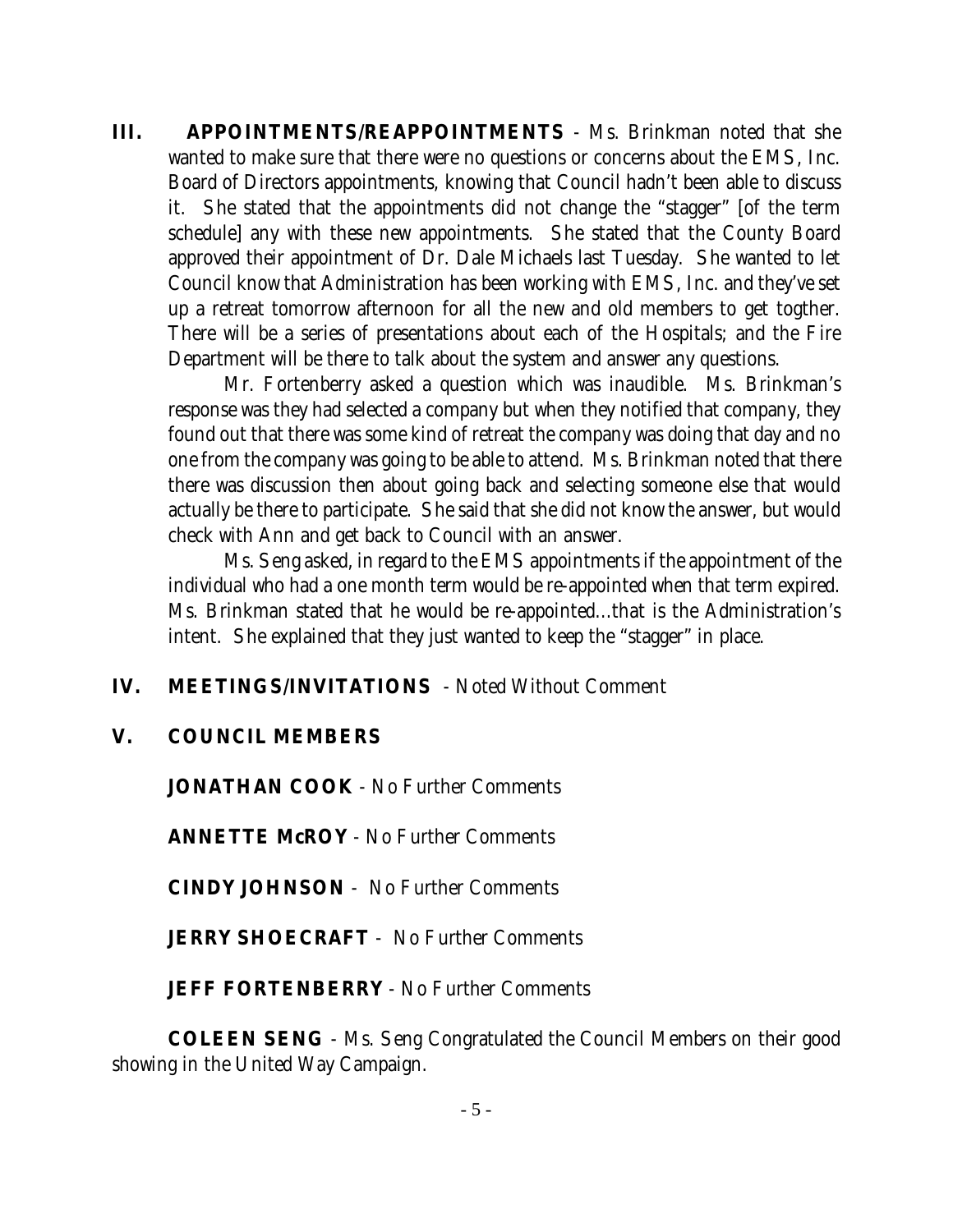**JON CAMP** - Mr. Camp asked Council Members which of them were planning to attend the Town Meeting being held tonight. Ms. Seng indicated that she planned to attend. Mr. Cook stated that he planned to be there, unless he died first [a reference to his cold which was obviously putting him a bit under the weather].

ANN HARRELL - No Further Comments JENNIFER BRINKMAN - No Further Comments DANA ROPER - No Further Comments

**VI. REQUESTS OF COUNCIL FROM MAYOR** - Ms. Brinkman gave a brief update on the Legislative Bills currently before the Unicameral that were of interest to Council, noting the LB 657, the Antelope Valley Bill, the one Administration is spending the most time working on, is not on the list she presented to Council. She reported that it was assigned to the Appropriations Committee, with no hearing anticipated until probably February or March.

She reviewed briefly for Council the remainder of the bills listed that might be of interest to them.

Ms. Brinkman also informed Council that Judge Flowers had not issued a restraining order against the City's Antelope Valley project...related to Kubicek's case. But, the judge didn't stop the case from going forward. Mr. Shoecraft asked if the judge still could stop it. Ms. Brinkman stated that she guessed the judge could; but Judge Flowers had made an initial ruling today that she wouldn't issue an injunction.

Ms. Johnson asked what it would mean if Judge Flowers did issue an injunction. Mr. Roper answered that the request was for a temporary restraining order. He stated that he had not seen anything. He assumed that what she has done would be customary. If she did deny it, by statute, they have to set a hearing for a temporary injunction. He stated that he was not sure, explaining that he needed to see the order because....

Mr. Fortenberry asked if this wasn't just about the Joint Antelope Valley Commission - JAVA. Mr. Roper stated that what the petitioner has requested, basically, are two things. One, that the City be prevented from going ahead with the project and that the judge put the issue on the ballot for the people. Those were, Mr. Roper believed, the two main issues on what the petition was asking for.

 Mr. Fortenberry stated that the basis for the suit must be a challenge to the authority of the Council. Mr. Roper stated that Charter provision 4:25 says that anytime that the City creates a department by ordinance, that cannot be done without a vote of the people. Mr.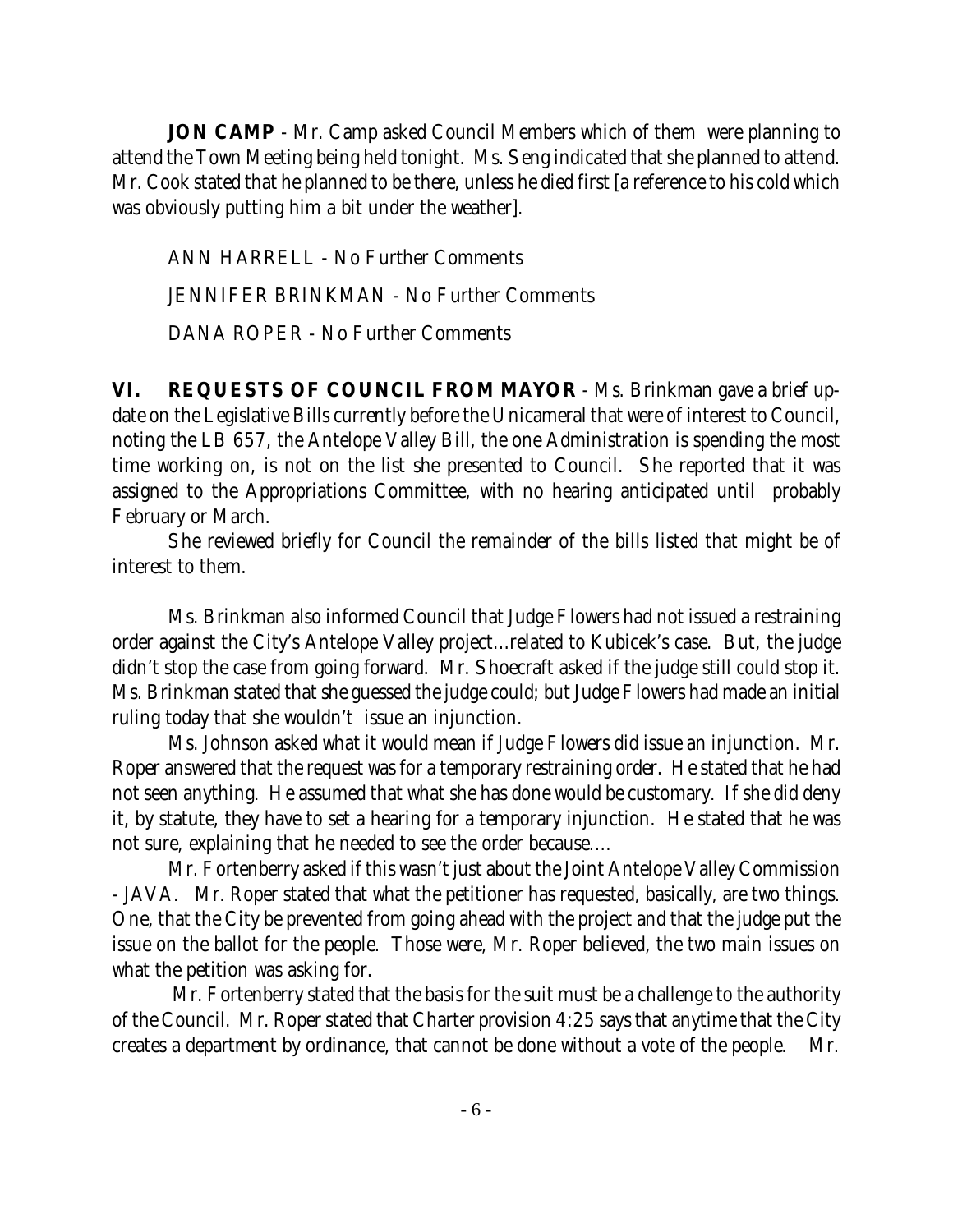Roper stated that the City does not believe that provision is applicable in this case, because what the Council passed was a resolution approving an Interlocal [Agreement] to create JAVA. Secondly, that section has been, in our opinion, over-ridden by some later provisions in the Charter which allows the City to enter into Interlocals and that provision says "not withstanding any other provision of the Charter to the contrary..." There has been a State constitutional amendment to allow Interlocals. There have been State Statutes to allow Interlocals...all of which have been adopted since 4:25. That was put in the Charter at the insistence of the Council for LES to authorize the LES Board to spend money. They wanted to make sure they had the authority to do that. That's why we have that provision in the Charter.

Ms. Seng asked for confirmation that Mr. Roper had researched all of this previous to when Council had that resolution on their Agenda. Mr. Roper affirmed that statement.

Mr. Cook asked for a copy of Judge Flowers' Order. Mr. Roper stated that it there is such a copy, he would supply it to Council. He did not know if she had not just stated that she would not order the temporary restraining order.

#### **VII. MISCELLANEOUS** -

#### ADDENDUM

## **MISCELLANEOUS** -

1. Terry Lowe - To speak to Council RE: Proposed Acceleration of Paperless Agenda Start-up Time. (Acceleration proposed by Jerry Shoecraft) Mr. Shoecraft asked Mr. Lowe to come forward on an update on the proposed Paperless Agenda Program. Mr. Lowe updated the Council on the CAP (Council Agenda Program) progress. He noted that watching all the people who are making all of this happen working behind the scenes is like watching an art form. The responsibilities for the digitizing of the Agenda has been absorbed and the process has all come together. He noted that the Council Agenda on the Internet is probably about 98% complete. He stated that some of the "Pending" exhibits are still being sought, but the Agenda with all exhibits available will be distributed.

Two things on which he wanted to address Council have to do with timing. He explained that I.S. cannot finalize the digitizing and posting of the information on the Internet until the Law Department says it's done and approved for posting. That usually means that I.S. has an hour-and-a-half or two hours worth of work after the packets have been completed, signed off and delivered to the Council Office. He noted that there would be times that he could not guarantee Council that, as the paper packets are delivered, Council will be able to get the digitized information at exactly the same time. So, continuing with the paper packets is important.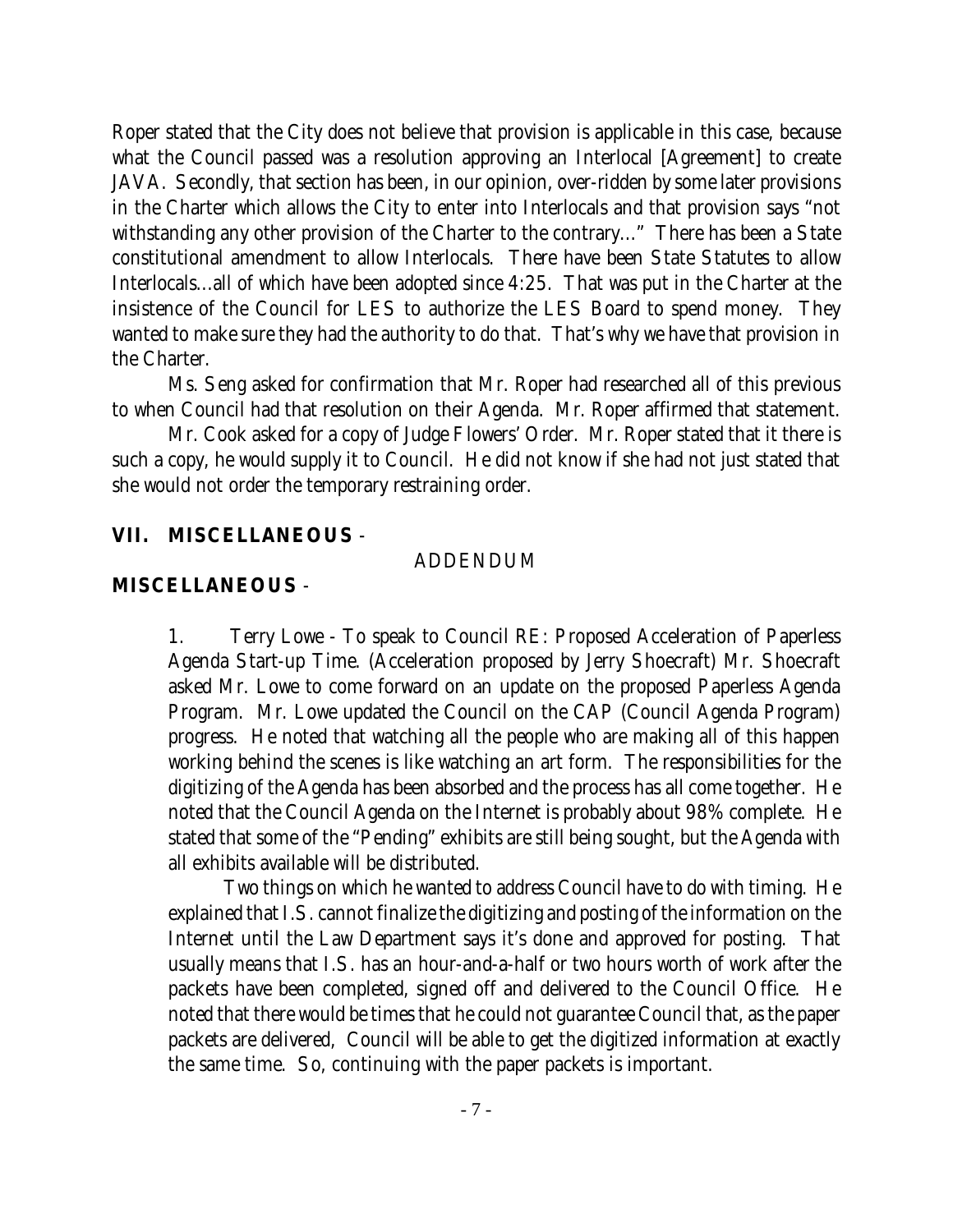He did want to let Council know that unless Council would have I.S. approve over-time for employees, the digitized version of that information should be out there on Thursday by 6:00 pm. Or - the latest deadline would be noon on Friday. So, the automated stuff that the Citizens get to see will be out there. But, I.S. cannot always make the time-line - just depending on the size of the packets and what's going on with the legislation that Council is receiving.

Ms. Johnson commented that, if that is going to be the case, Council already has such a short time-line, if things aren't going to come out and we're going to start having information at noon on Friday - it's that much less time for Council Members to do their job. Especially, if the reason it is so much later is because there is so much more to be done....is there anything that could be done to put the deadline up earlier....say Tuesday night instead of Wednesday?

Mr. Lowe stated that he didn't know if the process could be done any faster. It's just when the material gets submitted from all the different departments...the time it takes to comile, to make copies. He noted that the copying time is not really the time constraint. It's actually the research and doing the work and getting the information in the final format. He stated that he can get it done on Thursdays....it's do-able; but he would have to flex-time one of the employees. Information Services has donated some full-time equivalency to make this happen, because we think LaKesia is the best qualified to pull all the pieces together...to actually link up the documents...instead of trying to get all the departments to do it for themselves. The Departments have prepared the material; it's all setting in a folder for I.S. When we get the green light that it's all there, then LaKesia actually links everything up so Council (and Citizens) can just click and get to it. He stated that he doesn't have a problem doing it, it's just going to come a little later than the deliverables that Council has now.

Mr. Shoecraft stated that Council usually does not receive the packets until 6:30 or 7:00 pm Thursday night. Mr. Lowe stated that they could beat that. Ms. Seng noted that what Ms. Johnson was trying to express is that this would cut down on the time a Council Member has to review that material. Mr. Lowe stated that that was all he needed to hear. He just wanted to make sure that there wasn't some room in there on the electronic version. There is some consensus with the CAP group that some of this manual paper will be needed at some point. When Council members get comfortable with looking at multiple digital documents at the same time...maybe. So, you'll still get your packets as you receive them now, but they'll be digitized for the citizens and yourselves at your remote.

Mr. Lowe stated that I.S. would also be able to press CDs for Council's use. He explained that Council would need the CDs for one reason. If Council members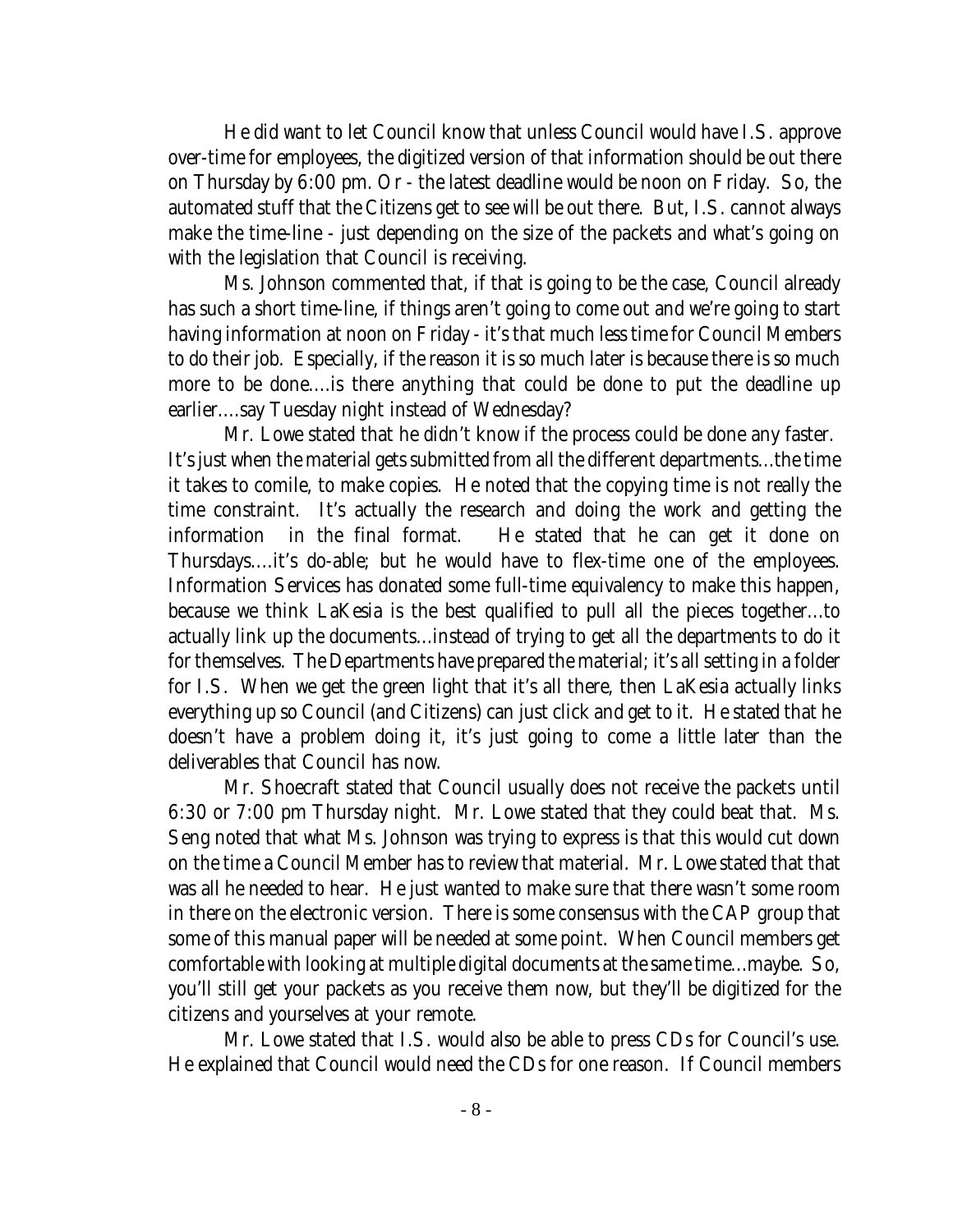are in the middle of a Council Meeting and we lose the network...if you don't have the paper in front of you, it would be problematic. So, I.S. is pressing CDs that have auto search features on them. You just throw 'em right in the drive, & it'll take you right to the Agenda page and you'd have exactly the same thing as you did through the internet. That will also make it more mobile for you

There was some discussion on the logistics of the CDs & their updating. Mr. Lowe explained that the CDs are for two purposes. They're for back-up, in case we lose the network, so you would have something in front of you. And, they are for convenience if you're traveling.

He noted that he didn't want to take a lot of Council's time and certainly wanted to be available for any questions you might have, but he had two other issues he wanted to leave with Council.

Mr. Camp stated that last week or two weeks ago, Jonathan was trying to set his laptop up in the Council Chamber. Mr. Camp asked if the CDs would alleviate...or make mobility more of an option.

Mr. Lowe stated that that was exactly what he wanted to discuss. He noted that, except for Jerry's SDL, all of the Council members have High Speed Bands so they can look at these files. That's part of the infrastructure. He stated that the Council Chambers are hot; and sometime this week....maybe tomorrow....they're going to come through with the Ethernet Connection and the Power for the laptops, because the laptop batteries will never last for a six hour meeting. So, you'll be able to take the little "pigtail" you've got now on your laptop and then plug it right in to that and the power - then you're hot. The CDs do make it a little more mobile. This room [Conference Room 113] has been wired as well. There is a mobile 10 port Ethernet hub here now. So, if you do want to get hooked up "real-time", you'll be able to do that in this room as well. But, if you do have the CD, you're right, you could just throw that in and take your laptop and hook up to anything...just power port it...and you'd have exactly the same thing, so it does make you more mobile.

Mr. Camp asked if they would eventually have the Pre-Councils, the "Noon" and Directors' with exhibits on-line. Mr. Lowe answered that putting those Agendas on-line with exhibit links was part of a Phase 2 that will be handled by Joan and her staff, above and beyond the Formal Agenda and exhibits. [These would be posted on the Intranet rather than the Internet in order to answer privacy concerns expressed previously by Council Members on behalf of constituents who send in correspondence to Council]

That's everything on the infrastructure. The last thing Mr. Lowe wanted to ask was the time that Council wanted this to roll out. He noted that I.S. was a phone call away for training so every Council Member can be comfortable with this. He stated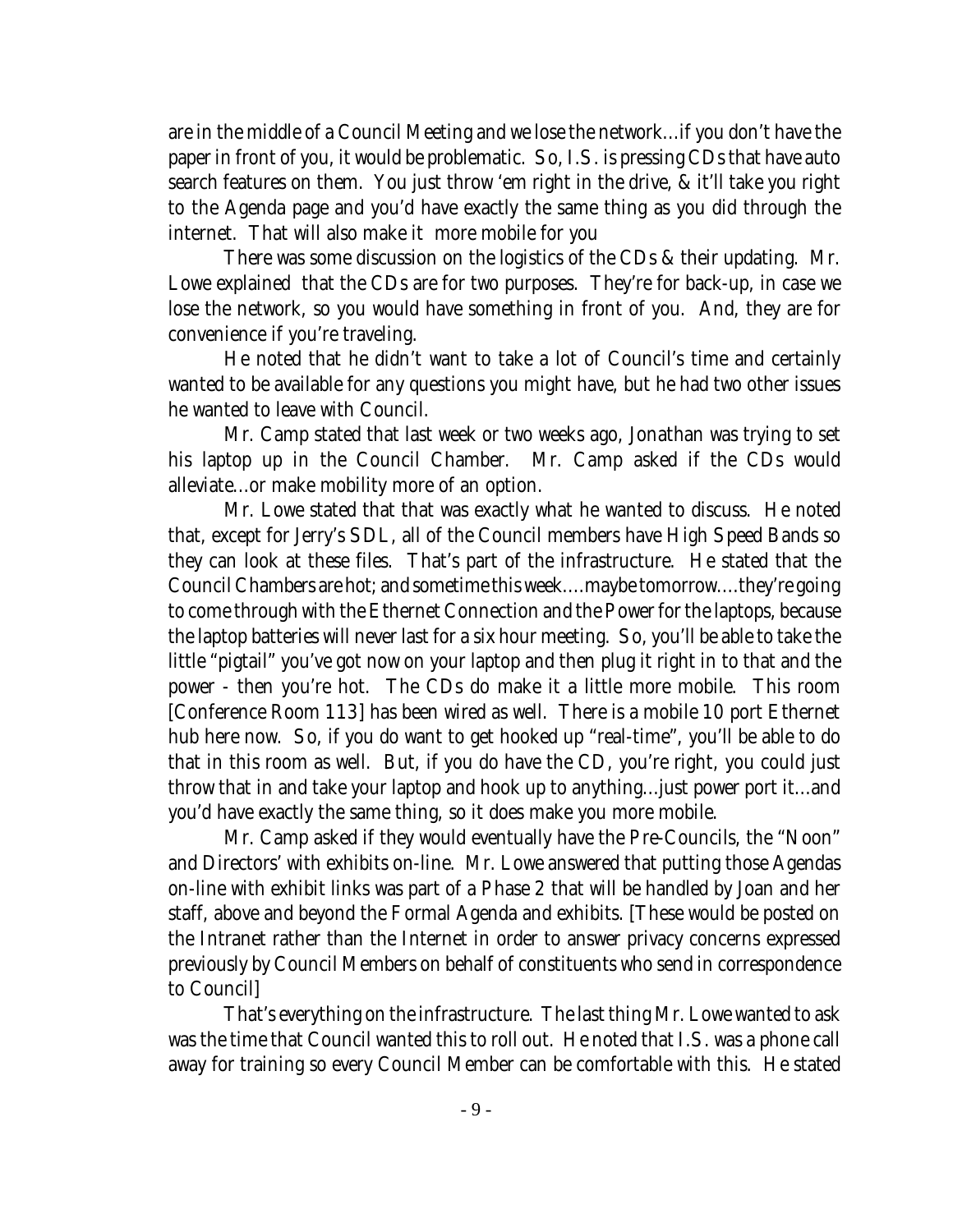that he was leaving that up to whomever decides when you'll be ready to go out in front of the cameras with this. He stated that the infrastructure and the people building the product have done their job and it's complete and ready to go. "You tell us when you want to go." Again, we've got three people just a phone call away; we'll be on the street, coming down here anytime to work on the logistics of it or the comfort level of it for you. It's going to be important that we all walk into the room at some point and actually plug in and go through that process and talk about it a little bit.

Discussion ensued which lead to the consensus that February  $5<sup>th</sup>$  would be the day that Council would want to attempt this with the injunction that the legislative process would not be slowed down in any way. Ms. Seng asked if the rest of City government was ready for that date? Mr. Lowe said that, as far as the preparation and exhibits were concerned, this group is phenomenal. He noted that City Staff put it out there and LaKesia puts the finishing touches on it from our staff. It's good to go.

Mr. Cook asked about the Elmo displays being put on the laptops. It was agreed that the video streaming from Channel 5 would not be clear enough. Mr. Lowe stated that the process could not be run through the PC Mr. Shoecraft stated that the solution to that concern is "you lift your head and look left or right". He noted that there was, seriously, no other answer to that concern.

Ms. Seng commented that origianlly, there had been monitors planned right on the daiz, much like the one at the City Clerk's position in the Chamber. Mr. Lowe stated that he would look into the situation with Mr. Luxford to see if something could be done....though this isn't part of the digitizing project.

The other thing Mr. Cook mentioned was the set up of the Directors' Agenda in Acrobat then the user having to go back to the Agenda. He asked if it could all be in a single PDF file and still go to the pages we need to go to directly. Mr. Lowe stated that a set-up like that would be too big. It would be a gigantic file and the user couldn't see it. Even with the band width in here...if he put all the PDFs together on an agenda, it would run around 10 Meg, or more. If you put PDFs and exhibits, you'd never be able to see anything at home - it would take so long to load up...it would have to load one up at a time, unless you put it on the hard drive, which would be the only way to do it. And then we'd have to merge all the pieces together to create one file.

Mr. Cook asked if an HTML file could be set up like the simple one used for the Agenda now where you can click on each on and actually have some automation so it will go through each PDF file one at a time, if that is what you choose to do...they may be separate, but it would be an automated process that would go through each link one at a time without the user having to actually... Mr. Lowe stated that he was not aware of any software that allows us to do that right now. Mr. Cook suggested that I.S. just create that and then it could be marketed.